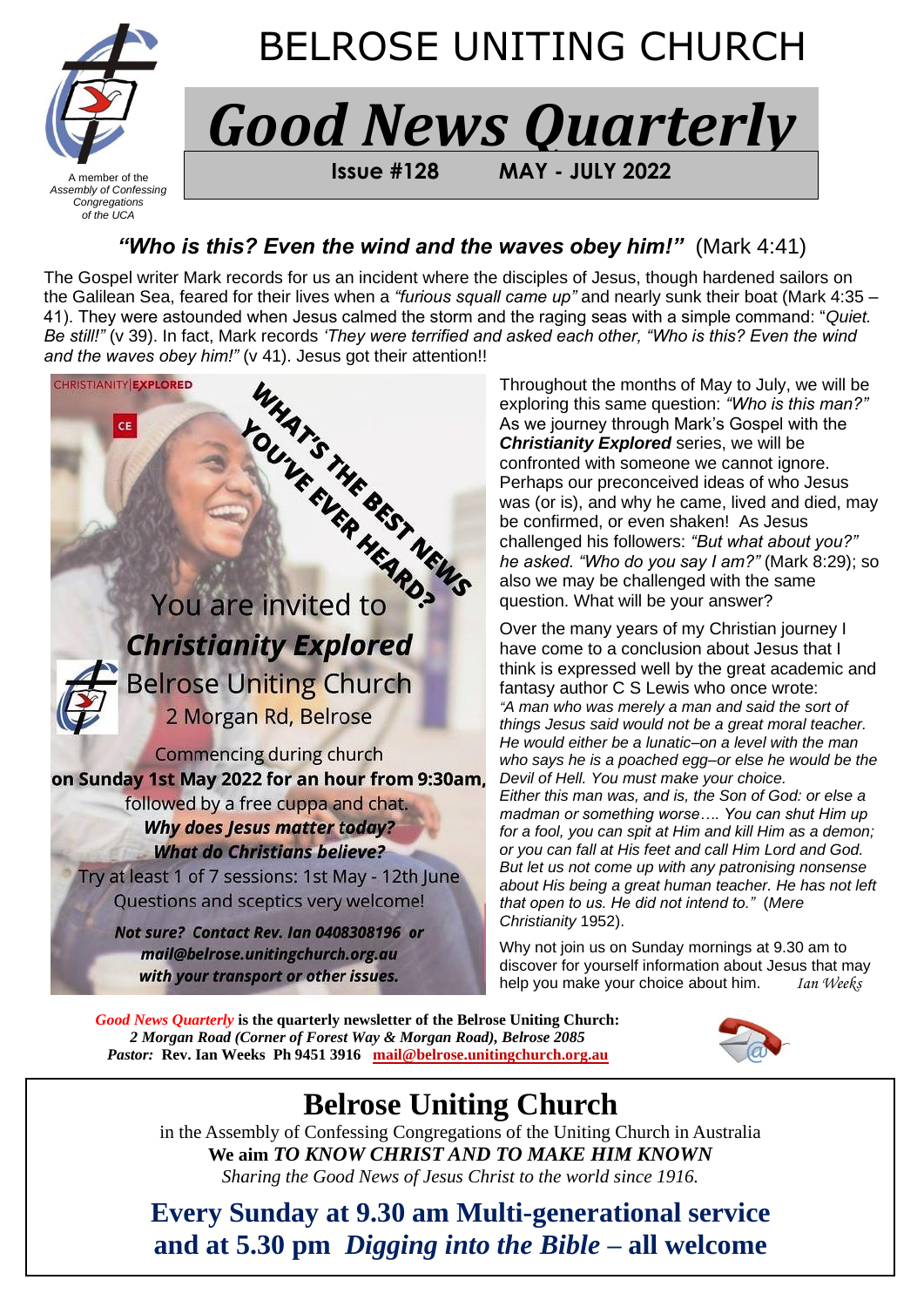## **Belrose Uniting Church Preaching Plan May - July 2022**

|                         | <b>Date</b>                                          | 9.30 am                                                          | 5.30 pm                    | <b>MISSION OF THE MONTH</b>                                                                                                                                                                                                     |
|-------------------------|------------------------------------------------------|------------------------------------------------------------------|----------------------------|---------------------------------------------------------------------------------------------------------------------------------------------------------------------------------------------------------------------------------|
|                         |                                                      | <b>Morning Church</b>                                            | <b>Evening Bible Study</b> |                                                                                                                                                                                                                                 |
|                         | <b>May</b>                                           | <b>Christianity Explored</b>                                     | <b>The Gospel of John</b>  | <b>Kairos Outside</b><br><b>Prison Ministry</b>                                                                                                                                                                                 |
| $\mathbf{1}$            | 1 <sup>st</sup>                                      | #1 Good News!<br>Mark 1:1 - 20                                   |                            | <b>Kairos Prison Ministry Australia</b><br><b>Changing Hearts, Transforming Lives, Impacting The World</b>                                                                                                                      |
| $\overline{2}$          | 8 <sup>th</sup><br>Mothers'<br>Day                   | The Lord's Supper<br>#2 Identity<br>Mark 4:26 - 41               | <b>The Lord's Supper</b>   | Kairos Outside (KO) provides support<br>for the female relatives or friends of a<br>current or former prison inmate.                                                                                                            |
| 3                       | 15 <sup>th</sup>                                     | #3 Sin<br>Mark 2:1 - 12                                          |                            | It hosts a weekend designed to create a<br>safe and understanding environment in<br>which participants (guests) can share<br>with other women who have been<br>through similar circumstances.                                   |
| $\overline{\mathbf{4}}$ | 22 <sup>nd</sup>                                     | #4 The Cross<br>Mark 10:32 - 45                                  |                            |                                                                                                                                                                                                                                 |
| 5                       | 29 <sup>th</sup>                                     | #5 Resurrection<br>Mark16:1 - 8                                  |                            | KO's 44 <sup>th</sup> Weekend will take place on<br>$27^{th} - 29^{th}$ May                                                                                                                                                     |
|                         | June                                                 | <b>Christianity Explored</b>                                     | <b>The Gospel of John</b>  | <b>The Bush Church</b><br><b>Aid Society</b>                                                                                                                                                                                    |
| $\mathbf{1}$            | 5 <sup>th</sup><br><b>Pentecost</b><br><b>Sunday</b> | #6 Grace<br>Mark 10: 13 - 31                                     |                            | bush church aid<br>Going the distance                                                                                                                                                                                           |
| $\overline{2}$          | 12 <sup>th</sup>                                     | <b>The Lord's Supper</b><br>#7 Come and die<br>Mark 8:22 - 38    | <b>The Lord's Supper</b>   | The Bush Church Aid Society of<br>Australia has a heart for people living<br>in remote and regional Australia. We<br>are committed to going the distance to<br>reach Australia for Christ.                                      |
| 3                       | 19 <sup>th</sup>                                     | <b>Responding to Jesus</b><br>#8 Soils & Seeds<br>Mark 4:1 - 20  |                            | Since 1919, BCA has been<br>reaching outback Australians<br>with<br>the good news of Jesus.                                                                                                                                     |
| $\overline{\mathbf{4}}$ | 26 <sup>th</sup>                                     | <b>Responding to Jesus</b><br>#9 James & John<br>Mark 10:35 - 45 |                            | Under God, we do this by<br>* proclaiming Christ so that people may<br>respond to Him;<br>* nurturing Christians in their faith and<br>ministry;<br>* strengthening local Christian<br>communities in their mission.            |
|                         | July                                                 | <b>Christianity Explored</b>                                     | <b>The Gospel of John</b>  | <b>The Bible Society</b>                                                                                                                                                                                                        |
| $\mathbf{1}$            | $3^{\overline{\text{rd}}}$                           | <b>Responding to Jesus</b><br>#10 Herod<br>Mark 6:6a - 29        |                            | <b>Bible</b> Society                                                                                                                                                                                                            |
| $\overline{2}$          | 10 <sup>th</sup>                                     | Preacher: TBA<br><b>The Lord's Supper</b>                        |                            | The Bible Society is Australia's longest-<br>living organization, over 200 years old!<br>The Bible Society is creating new ways<br>to advocate for the Bible, to promote it,<br>and offer people new ways to engage<br>with it; |
| 3                       | 17 <sup>th</sup>                                     | Preacher: TBA                                                    |                            | Our vision is to see all people engaged<br>with the Bible in a language they can<br>understand, in a format they can use,<br>and at a price they can afford.                                                                    |
| 4                       | 24 <sup>th</sup>                                     | lan Weeks<br><b>Bible Reading: TBA</b>                           |                            | The Bible Society is also the publisher<br>of the monthly <i>Eternity</i> newspaper.                                                                                                                                            |
| 5                       | 31 <sup>st</sup>                                     | lan Weeks<br><b>Bible Reading: TBA</b>                           |                            |                                                                                                                                                                                                                                 |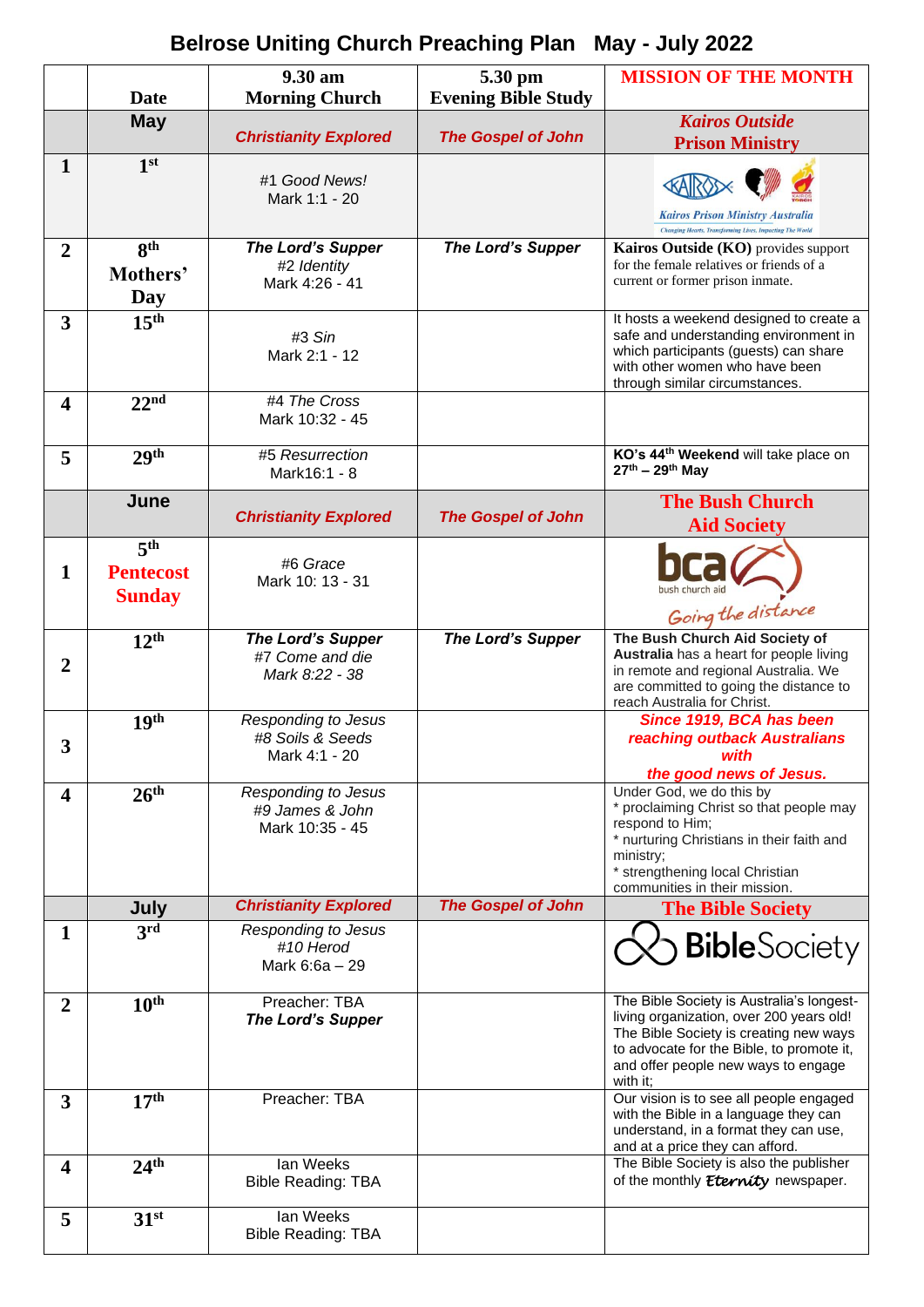## **Using the "Two Ways to Live" Model to Help Others Know Jesus**

*Michael Weeks serves as the Assisting Clergy, overseeing the Young Adults and College ministry of the Cathedral Church of the Advent, Birmingham, Alabama. He has a Bachelor of Divinity from Moore Theological College, Sydney, and a Doctor of Ministry from Beeson Divinity School, Birmingham, Alabama. Michael is married to Rachel, and they welcomed their first child, Jonathan, in January 2021.*

I am not a gifted evangelist. Don't get me wrong, I love Jesus and want to tell people about him. One the best parts of my job is opening the Bible with college students and young adults to talk with them about Jesus. But the idea of evangelism scares me. The thought of telling strangers and friends about the good news of the gospel makes me nervous. My reluctance doesn't mean I can sit back and do nothing, however. We are called to share the truth of the gospel and live in such a way that points people to Jesus. (Matt. 5:14-16, Phil. 2:14-16, 1 Pet. 2:12, 3:15) So, if there are tools that can help me in this task, I am all ears!



*"Two Ways to Live*" (TWTL) is an evangelistic tool that I have found to be very helpful in explaining the good news of Jesus to others. Written by Phillip Jensen and Tony Payne, and developed by *MatthiasMedia*, TWTL is a brief outline of the gospel set within the context of the overarching story of the Bible.<sup>[1]</sup> The TWTL evangelism model is presented in six boxes.<sup>[2]</sup> Each box contains a key point, a picture to illustrate the point, and a verse from Scripture that demonstrates the point. These six boxes explain the fundamental truths that Christians believe and that one must understand in order to be brought into a saving relationship with Jesus Christ.

#### **Here is a quick summary of the content within the six boxes:**

- 1. The first box establishes that God is the creator of the world and that he is the rightful ruler over it. He also created us in his image to rule over the world under his ultimate rule. We see this expressed in the book of Revelation "Worthy are you, our Lord and God, to receive glory and honour and power, for you created all things, and by your will they existed and were created" (Rev. 4:11).
- 2. The problem is that we all reject God's rule over our lives. We all want to be in charge of ourselves. We all want to be the boss and make the decisions. This rebellion is what the Bible calls sin. We read about it in Romans 3: "None is righteous, no, not one; no one understands; no one seeks for God. All have turned aside; together they have become worthless; no one does good, not even one" (Rom. 3:10-12).
- 3. The bad news is, our rebellion can't last forever. Although God is patient with us, our rebellion rightly deserves God's punishment, which is death and judgment. So Hebrews says, "it is appointed for man to die once, and after that comes judgment" (Heb.9:27).
- 4. The good news is this: In love, God sent his Son, Jesus Christ, into the world, that through him he might offer forgiveness of sins. Through Jesus' death on the cross, our rebellion can be forgiven and we can be in relationship with God. As Peter writes, "Christ also suffered once for sins, the righteous for the unrighteous, that he might bring us to God" (1 Pet. 3:18).
- 5. Jesus didn't remain dead, but God raised him to new life and has appointed him ruler over all the world. He will return one day to judge the world and to bring in the new creation. So, we read, "Blessed be the God and Father of our Lord Jesus Christ! According to his great mercy, he has caused us to be born again to a living hope through the resurrection of Jesus Christ from the dead" (1 Pet. 1:3).
- 6. This leaves us with a choice. We can continue to live our own rebellious way: Rejecting God, the ruler of the world and trying to rule ourselves. This will result in God's punishment: death and judgement. Or, we can live in God's new way: Submitting our lives to Jesus, as our ruler, putting our trust in Jesus' death and resurrection. This will result in being forgiven by God and in receiving the gift of eternal life. As John the Baptist says, "Whoever believes in the Son has eternal life; whoever does not obey the Son shall not see life, but the wrath of God remains on him" (Jn, 3:36).

I have found that the best way to work through TWTL is to draw two rows of three boxes. As you explain each point, you can draw the corresponding picture and verse in each box, with points one through three on the top row of boxes, and points four through six on the bottom row of boxes. This alone gives the visual of the two ways to live, either in rebellion against God (top row) or submitting to God's rule over your life in Jesus Christ (bottom row). You can do this on a piece of paper as you share it with a student over coffee, or you could write it on a white board as you explain it to a small group or a Sunday school class.

When I am sharing TWTL with someone, I often find it helpful to begin by explaining that I would like to share a short explanation of the gospel, and then proceed to walk through all six boxes in order. However, you don't have to do it this way. The beauty of the simplicity of TWTL is that the image and box combination allow for easy memorization. When you are in a conversation with a teenager who is new to Christianity, you can easily explain the good news of the gospel without having to draw all the boxes. Or if you have it more or less committed to memory, you can connect one of the later boxes with your present conversation and then explain the rest of the boxes from that one.

For example, as I was meeting with someone over lunch recently, he expressed that although he believes in God and considers himself a Christian, he wasn't making time for God in his life. I shared TWTL, using the tract produced by *MatthiasMedia*, and explained that it sounded like he had been trying to live life without God, being the ruler over his own life. He agreed and committed to reassessing the place that God has in his life. While I'd like to say that this person immediately repented and surrendered his life to Christ, it doesn't always happen so quickly. Still, using TWTL opened up the conversation, planting a seed for the gospel. Whether I get to water that seed or someone else does, I pray that God will give the growth (1 Cor. 3:6-7).